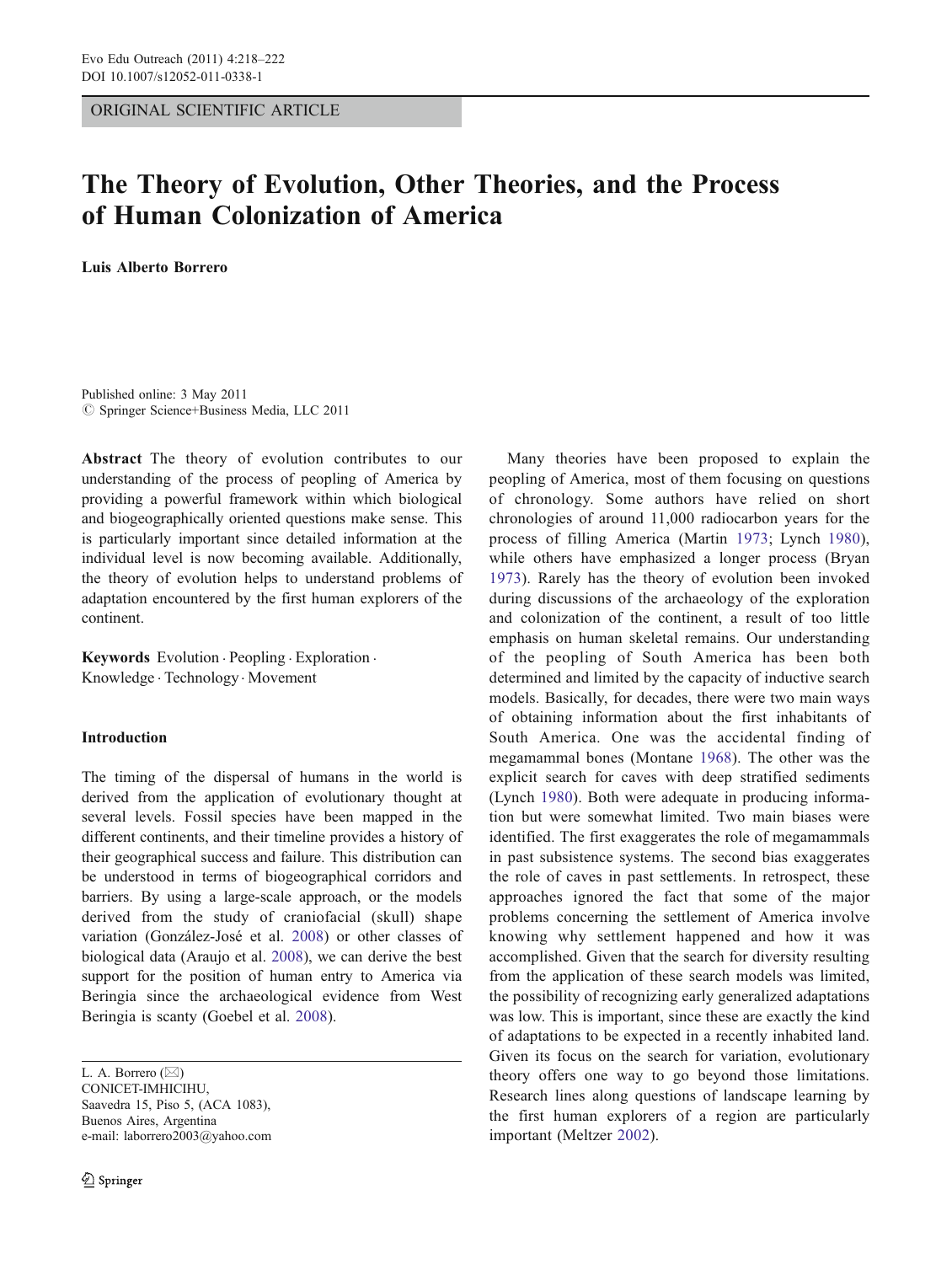#### Evolutionary Theory

The theory of evolution was always attractive for archaeologists (Dunnell [1980\)](#page-4-0). Two common theoretical approaches derived from that theory are human behavioral ecology (O'Connell et al. [1988](#page-4-0)) and selectionism (Dunnell [1980\)](#page-4-0). Behavioral ecology is "the subset of evolutionary ecology that studies the fitness-related behavioral trade-offs that organisms face in particular environments" (Bird and O'Connell [2006:](#page-3-0)144). Selectionism, on the other hand, holds that the theory of evolution applies directly to the archaeological record by looking at artifacts and "the behaviors that created them … as being parts of the human phenotype" (O'Brien and Lyman [2000](#page-4-0): 392).

Importantly, an archaeologist working under the umbrella of a powerful theory can go beyond the unstated "principles" of cultural studies, thus producing stronger arguments. The multidisciplinary nature of most research questions related to the early settlement of a continent also calls for evolutionary theory as the background against which biological, biogeographical, and archaeological data can make sense. But the people who made the artifacts also need to be taken into account in order to pursue evolutionary significant questions.

Expectations about changes through time in demography and human health, as well as biogeographical questions concerning the distribution of populations in different environments, can be derived from evolutionary theory. The construction of testable hypothesis to explain the variation observed in the archaeological record is a way to pursue this goal.

## Biogeography and Archaeology

Questions about biogeography, demography, success, and final fate of populations or demes are basically evolutionary ones, and they require archaeological data to be developed and discussed (Chamberlain [2009\)](#page-4-0). While many demographic questions are answered via proxies like number of sites or rates of occupational intensity, the full use of existing human biological data has not been completely incorporated by archaeologists. For example, the presence of exostosis on bones (Ponce et al. [2008\)](#page-4-0) or the dietary or migrational implications of stable isotopes values on human bones (Borrero et al. [2009](#page-4-0)) refers to individuals. From a methodological point of view, this information must always be taken into account when compared to other classes of usually averaged archaeological data, like lithics, hearths, or faunal remains. Both the individual and the averaged scales of analysis are important to the task of understanding the peopling of a continent since they complement each other. The main implication for the process of human colonization is

that much of the required evidence is coded in human skeletal remains. Questions like what specific kinds of foods were consumed by the initial explorers of a region or what behaviors were used to implement specific adaptive strategies are central in our quest and require the analysis of human bones. Their study will yield a better grip on the process of human adaptation at the individual level, thus providing a wider context in which to discuss other classes of data.

## Analogies

The challenges to integrating data from fields like genetics, paleoecology, archaeology, and paleontology are exacerbated by the lack of living analogues for Late Pleistocene animals, plants, and ecosystems. In this context, actualistic research is a basic tool that cannot be ignored. The support of a strong theory is fundamental in this discussion. For example, paleontologists select phylogenetically related species to generate analogues useful in discussing animal paleobehavior, and paleoecologists use taxon-free approaches to understand the organization of past ecosystems. Basic evolutionary issues like the changing interaction between carnivores, herbivores, and humans (Martin [2010](#page-4-0)) can also be explored in this way.

In addition, the interpretation of archaeological data raises the problem of analogies. Ethnography and, more specifically, ethnoarchaeology provide ways to test methodological instruments that archaeologists can use to interpret the past. People working on human behavioral ecology seek information about modern hunters' goals and the cost and benefits associated with different exploitation strategies. This knowledge generates basic methodological weapons for the task of modeling the past. For example, behavioral ecology has been used to support hypotheses about the importance of megamammals in the hunter-gatherers' breadth of diet or their social organization. This theory suggests that the hunting of large mammals can be deduced through the relative importance of body mass and status (O'Connell [2000](#page-4-0)). On the other hand, ethnoarchaeological work among the Hadza indicates that the combined action of differential discard of large bones at kill sites and the selective removal of bones by scavengers may induce a false appreciation of the role of large mammals in the diet (O'Connell et al. [1988](#page-4-0)). Using this knowledge, it is no longer possible to defend the idea that the presence of large mammal bones at early sites is representative of whole cultural systems.

#### The Settlement of America: The Role of Knowledge

As for the history of human colonization of America, there are several evolutionarily relevant properties. Homo sapiens is the only hominin species implicated in the exploration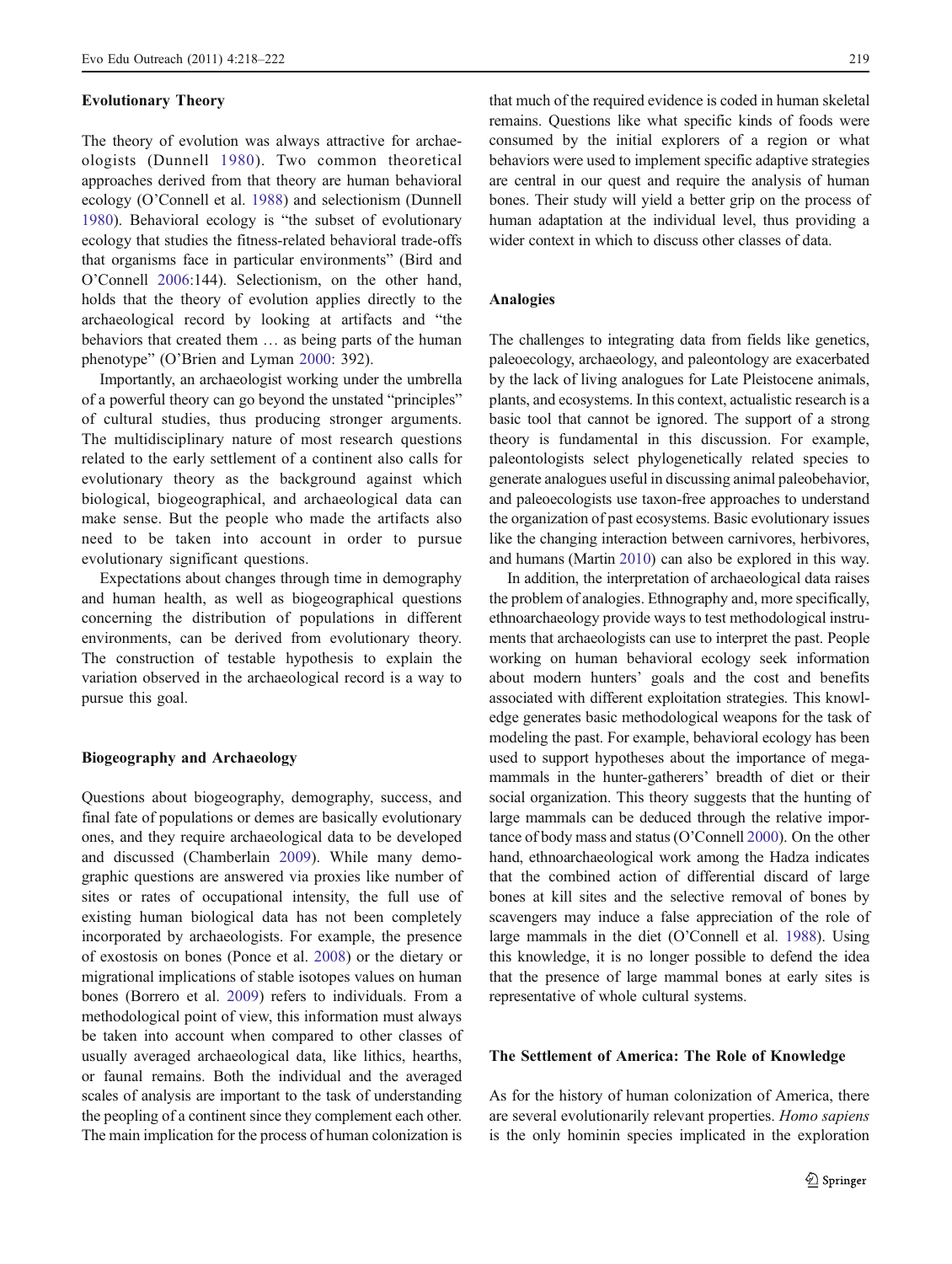and colonization of America. We know that the earliest explorers of America probably possessed the technologies required to be successful in a variety of environments, including at least hunting and knapping skills as well as shelter, insulation, and navigational technologies. This does not mean that the relevant strategies, tactics, and techniques were all in use at any particular time but that a wide spectrum of sleeping technologies existed among those early populations. Also, a number of co-technologies probably existed, the best example being the use of lithic knapping techniques on bones in places where rocks are absent or scarce, or the capacity to select alternative raw materials. Adaptations to cold climates, like the use of bones or dung for fuel or intensive exploitation of animal resources, are classic examples of existing but rarely used recipes of action.<sup>1</sup>

We can only speculate about ancient peoples' rules for learning and transmission of information, but it can be argued that their recipes of action should have included a wide spectrum of technologies. The issue of acquisition of knowledge about new resources during colonization has recently attracted considerable attention (Borrero [1994](#page-3-0)–95; Meltzer [2002;](#page-4-0) Rockman [2009](#page-4-0)). The gathering of locational information is sometimes said to be easy (Nami [1994\)](#page-4-0), but this is not always the case. One common process based on learning by trial-and-error is known as guided variation (Boyd and Richerson [1985:](#page-4-0)95–97). Indeed, new land is exactly the place where this kind of learning strategy is expected to be important. It certainly does it at a cost, since this process opens the door to mistakes. The possibility always existed that some sleeping technologies constituted Trojan horses, and maladaptation can be the result. Trialand-error is an expensive but necessary tactic, since it is difficult to be conservative when you are exploring new lands.

Cultural transmission also needs to deal with resources of high and low transference value, a variable that surely affected the process of colonization. Botanic knowledge can be considered specific for certain areas and thus of low transference value to other vegetational zones. On the other hand, knapping techniques or hunting tactics can be considered of high transference value since they can easily be applied to different sets of rocks or animals with similar economic anatomies in different regions.

The acquisition of knowledge about distribution of sessile resources appears to be straightforward, only involving the discovery of locations where they are available. However, since some of those resources are

affected by cycles like El Niño/La Niña, the rhythms of resource recolonization would be known by people only after decades. This is critical knowledge required to exploit several resources of the Pacific Coasts of South America. Other cycles are involved as well, like the recovery rates of areas affected by earthquakes and tsunamis or volcanic eruptions.

#### Early Settlement and Cultural Generalization

In studying the process of incorporation of new lands, it is difficult to focus on models derived from the assessment of optimal strategies, since these don't always yield the expected outcome. On the contrary, mistakes and difficulties are one expected result of the first encounter with new sets of resources. Starvation and misery were necessary constituents of long-term adaptation to new lands. Suboptimal strategies and tactics were probably in use most of the time, including the exploitation of low-ranking faunas or scavenging (Borrero [1999\)](#page-3-0). This goes against long-held scenarios of humans colonizing America and finding a fauna with no defenses against predators (Martin [1973](#page-4-0)). Recent research on this issue concluded that "As for the premise that the naive succumbed en masse to past human hunters, speculation is plentiful but facts are few" (Berger [2008](#page-3-0): 258). Thus, it is questionable to conclude that the earlier explorers easily become full-time specialists in large mammals, as envisaged by many scholars (Martin [1973](#page-4-0); Lynch [1980\)](#page-4-0).

Shelter and insulation technologies were available and used by the first American populations under a variety of conditions. The evidence varies from the use of caves, to postholes marking some type of roof at coastal sites, or more sophisticated markers of open-air shelters. Then, the observed spatial discontinuity of human settlement in America has more to do with demography and human selection of attractive places for installation. In sum, it can be argued that there was a ranking of environmental patches and that people made decisions about where and how to move based on varying criteria.

## Movement and Organization

Circulation for humans and animals was not difficult in South America (Dillehay [2000](#page-4-0)). The exploration of Tierra del Fuego, a continental island that was discontinuously connected with Patagonia (McCulloch and Morello [2009\)](#page-4-0), is a good example. Both biogeographic theory and carrying capacity considerations based on the lack of appeal for humans of the recently emerged lands of the land bridge suggest that the evidence for the early colonization of Tierra del Fuego can be modeled as logistic and discontinuous.

<sup>&</sup>lt;sup>1</sup> "Recipes of action" refers to the raw materials, tools, and facilities employed; describes the sequence of actions used in the technological process; and considers the rules used to solve problems that may arise (Schiffer and Skibo [1987:](#page-4-0) 597).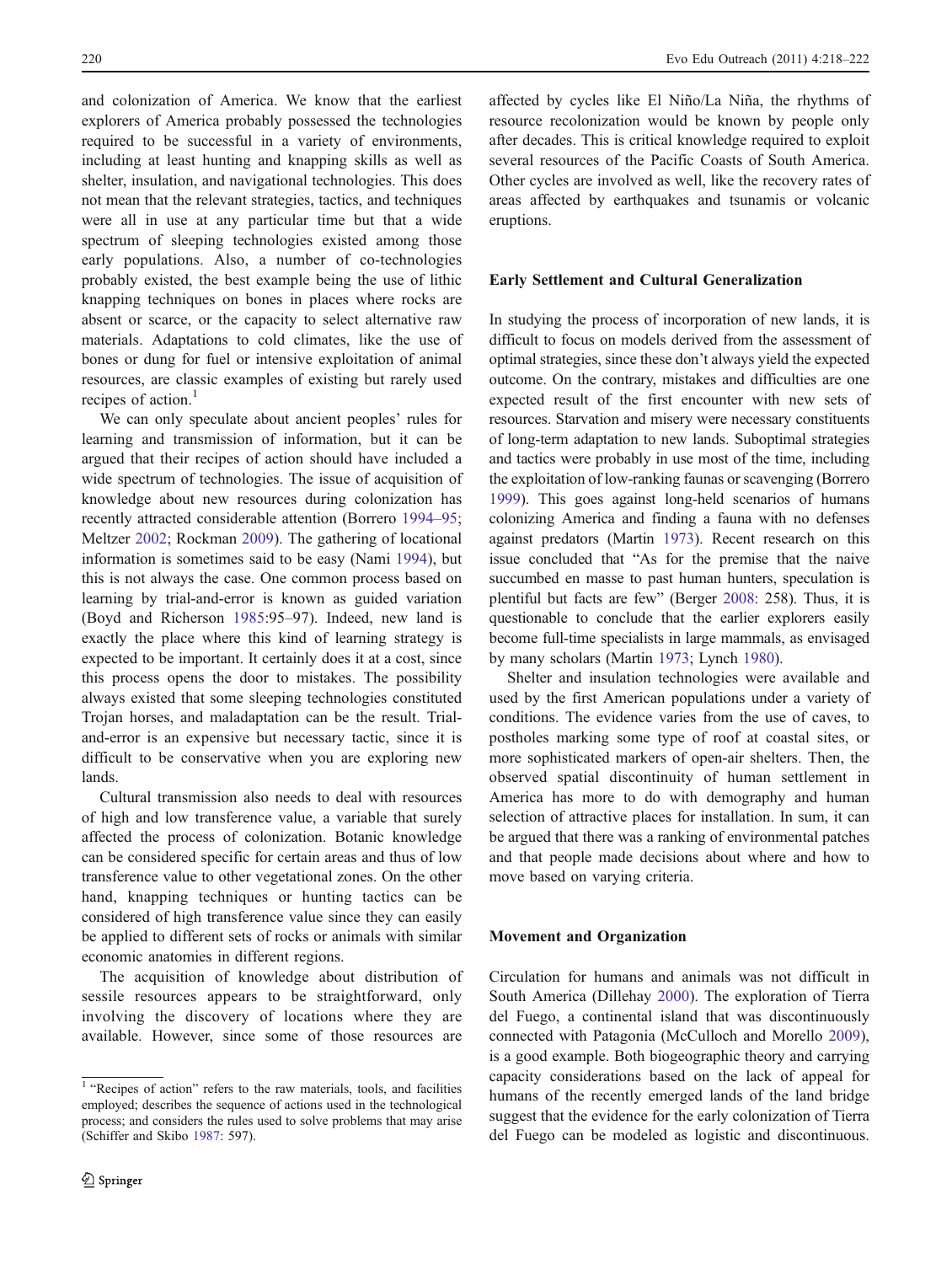<span id="page-3-0"></span>The first human groups in the region probably traversed quickly through the land bridge, since there is nothing to suggest that it was even moderately rich in biotic resources.

Another important consideration is that people were not constantly dispersing. At a global scale, there are places which were never colonized by hunter-gatherers, like Svalbard island, too remote in the ocean (Bjerck 2000), or places in the hinterland—like many plateaus—which were ignored or just traversed. Other places were used by people for less than one generation and then were abandoned for centuries, and finally, there are places inhabited for several generations. The conclusion is that to be on the move is not necessarily an intragenerational process. Different models of terrestrial hunter-gatherer displacements are recognized (Binford 1982), and only late in history the use of skis, sledges, or other technologically assisted means was added. The well-known "leapfrog" pattern that allows for movement to distant places does not apply to the process of exploration, since it requires the existence of previous knowledge (Rockman [2009](#page-4-0): 55). This pattern is practical only to people already familiar with the new place.

When moving, humans need an organizational framework that allows for information flux between logistical groups/individuals and the source populations. This framework should be flexible enough to allow for full independence under certain circumstances while maintaining biological viability. The reasons for human movement can be manifold. The lack of knowledge about local resources is many times a critical variable behind movement. Food shortages related with seasonal or larger cycles like El Niño–La Niña should also be taken into account, since even starvation can be a motor for human movement (McGhee [1997\)](#page-4-0). In-depth studies of the limited collections of human skeletal remains (Mena and Reyes [1998](#page-4-0)) will be necessary to discuss starvation or difficulties in adaptation.

Judging from the comparatively low frequencies of artifacts in the lower levels at early sites of South America, it follows that human populations were small and dispersed at the end of the Pleistocene (Borrero 1999). If we consider the climatic and environmental instability of the late Pleistocene (Clapperton [1993](#page-4-0)), we must conclude that many populations were probably barely viable at that time. It is conceivable that there were failed adaptations during the initial human colonization of South America. A predictable result derived from these conditions is that early settlement must have been discontinuous at the continental scale.

## Conclusion

There are still no answers regarding why the process of human colonization of America took place. Some of the

potential answers may be related to the demography of the early settlers of northeast Asia, but the information is insufficient for a thorough discussion. A slow process of dispersion of generalized foragers into America that started sometime after the Last Glacial Maximum produced a discontinuous coverage of the new landmass. The process of learning the distribution of resources and the ecological rhythms of the new lands was probably one reason behind this discontinuity. In rejecting the concept that the early settlers specialized in megamammals, it now seems important to search for alternative economies, "especially those oriented toward the exploitation of low-risk and scattered resources" (Borrero 2006: 20). This and other insights result from using evolutionary theory to search for variation in the archaeological record, a framework that can make sense of data from multiple disciplines at several spatial and temporal scales.

The main contribution that the theory of evolution has made to archaeology relates to the tempo and mode of human radiation (González-José et al. [2008\)](#page-4-0). And there are claims that more substantial contributions can be made (i.e., Dunnell [1980;](#page-4-0) O'Brien and Lyman [2000](#page-4-0)). It is exciting to treat artifacts as part of the phenotype, but questions about the appropriate units of analysis or the distinction between homologies and analogies continue to plague applications. Also, we still await improvements in the observational language used by archaeologists interested in the application of evolutionary theory. Importantly, a bigger role for the full use of information derived from human bones is required. We still need to cash in on those very rare and rich repositories of information at the individual level, and we must try to pursue demographic issues no matter how difficult this task is.

## References

- Araujo A, Ferreira LF, Confalonieri U, Chame M. Hookworms and the peopling of America. Cad Saúde Pública. 2008;2(4):226–33.
- Berger J. The Better to eat you with: fear in the animal world. Chicago: The University of Chicago Press; 2008.
- Binford LR. The Archaeology of place. J Anthropol Theory. 1982;1  $(1):5-31$ .
- Bird DW, O'Connell JF. Behavioral ecology and archaeology. J Archaeol Res. 2006;14:143–88.
- Bjerck HB. Stone age settlement on Svalbard?: a reevaluation of previous finds and results of a recent field survey. Polar Rec. 2000;36(197):97–122.
- Borrero LA. Arqueología de la Patagonia. Palimpsesto. 1994–95;4:9–69.
- Borrero LA. The prehistoric exploration and colonization of Fuego-Patagonia. J World Prehist. 1999;13(3):321–55.
- Borrero LA. Paleoindians without mammoths and archaeologists without projectile points? the archaeology of the first inhabitants of the Americas. In: Morrow JE, Gnecco C, editors. Paleoindian archaeology: a hemispheric perspective. Gainesville: University Press of Florida; 2006. p. 9–20.